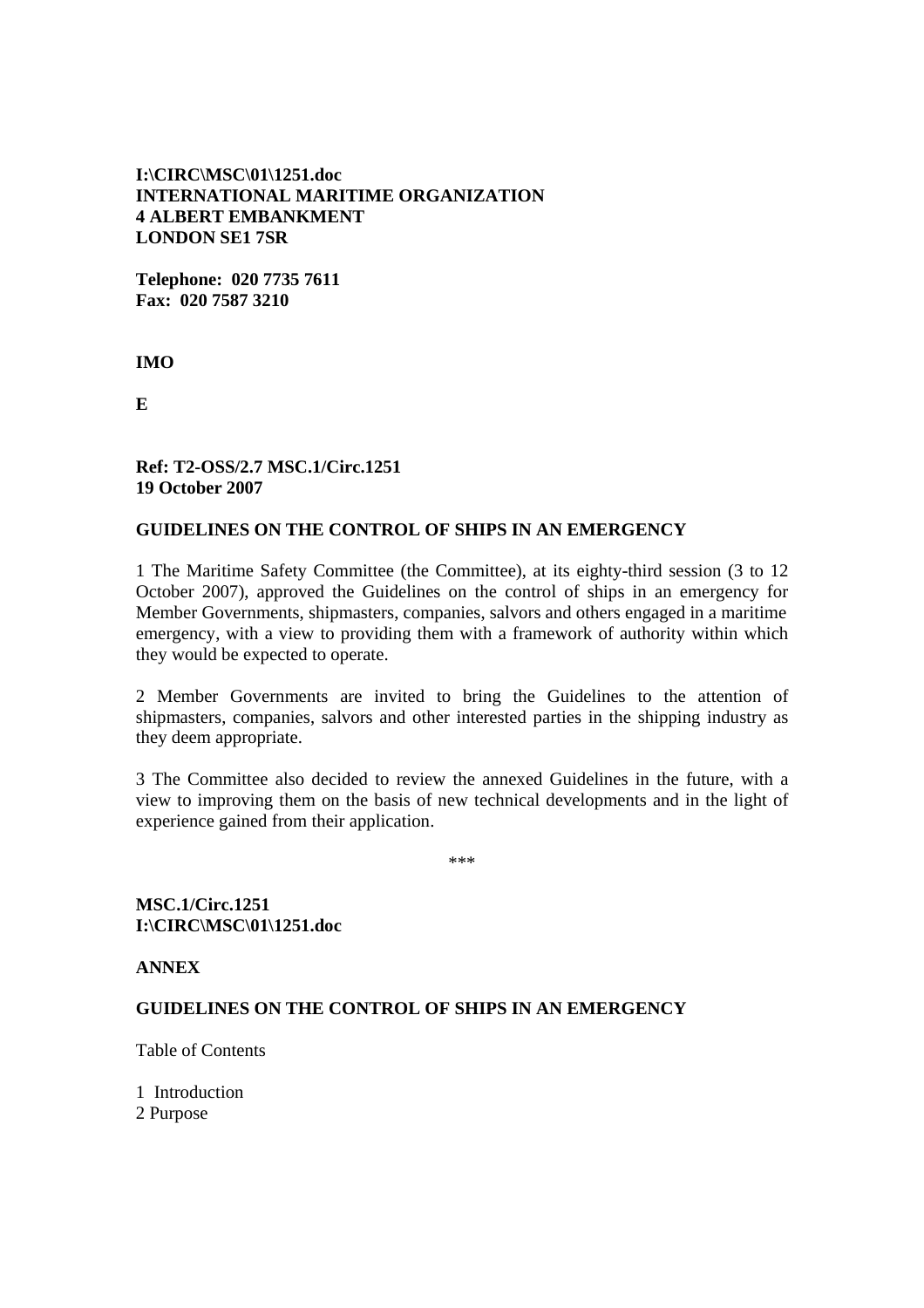3 Definitions 4 General Guidance 5 Guidelines for Coastal States 6 Guidelines for Masters 7 Guidelines for Salvors

**MSC.1/Circ.1251 ANNEX Page 2 I:\CIRC\MSC\01\1251.doc** 

#### **1 INTRODUCTION**

1.1 It is recognized that, in an emergency, the lines of command and control must be clear and the responsibilities of each of the parties involved must be unambiguous.

1.2 There are two major issues:

.1 having a clear chain of command in an emergency is essential if efforts to save life and property and prevent pollution are to be maximized; and

.2 there has been a growing tendency for those involved in an incident to be treated as if they have committed a crime; these Guidelines will help to clarify the issues related to the fair treatment of seafarers.

1.3 Where safety of life is involved, the provisions of the SAR Convention should be followed. Where a ship is in need of assistance but safety of life is not involved, these Guidelines should be followed. However, the MRCC should always be kept informed about actions to enable the MRCC to determine if there is a need for them to declare an emergency phase.

1.4 In the event that the ship in need of assistance requires a place of refuge, these Guidelines should be followed in conjunction with the Guidelines on places of refuge for ships in need of assistance (resolution A.949(23)).

## **2 PURPOSE OF THESE GUIDELINES**

2.1 The purpose of these Guidelines is to provide Member Governments, shipmasters, companies, salvors and others engaged in a maritime emergency with a framework of authority within which they will be expected to operate.

## **3 DEFINITIONS**

*Ship in need of assistance* means a ship in a situation, apart from one requiring an operation co-ordinated by a MRCC in accordance with one of the three emergency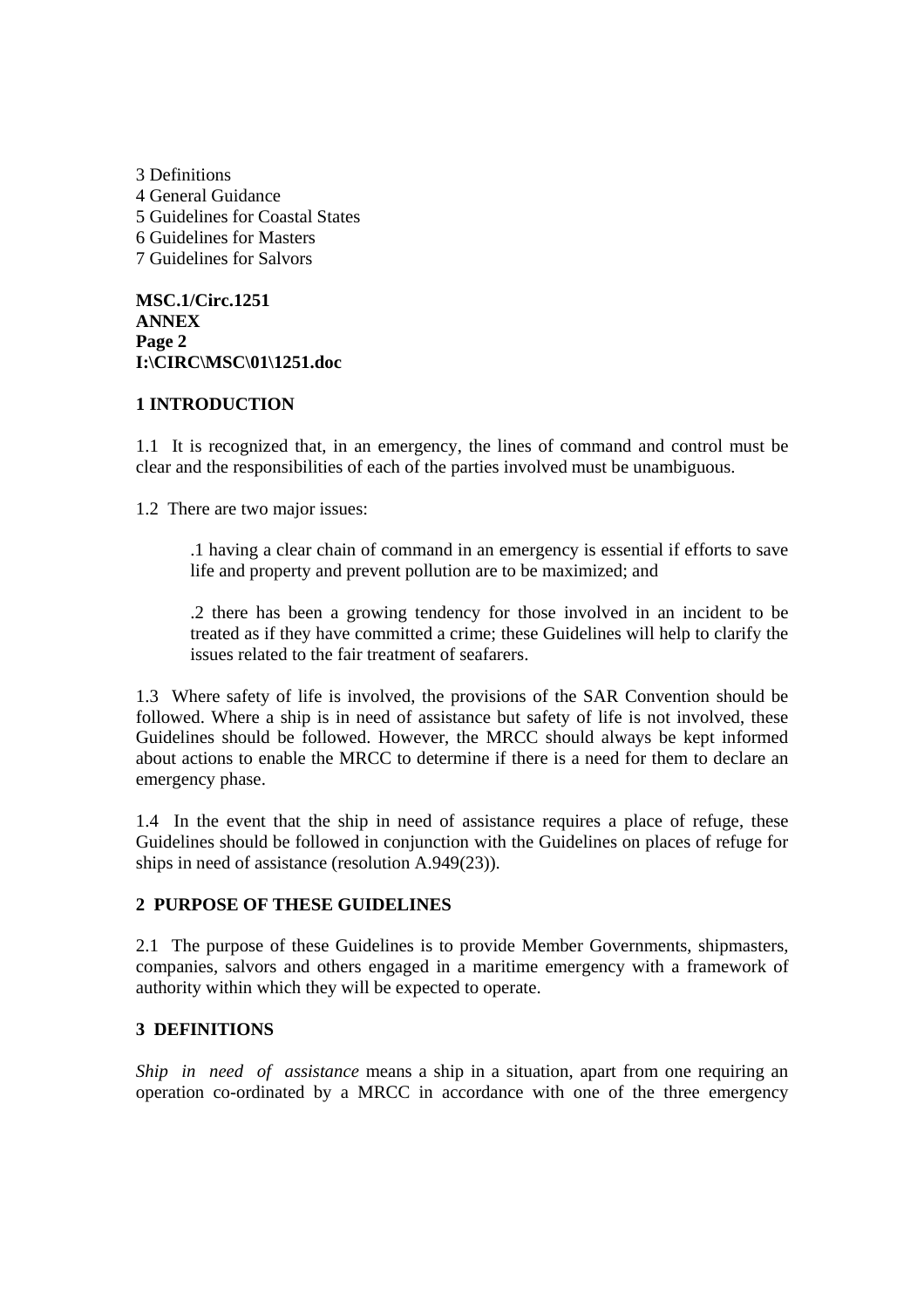phases; uncertainty, alert and distress phase, that could give rise to loss of the vessel or an environmental or navigational hazard.

*Company* means the owner of the ship or any other organization or person such as the manager, or the bareboat charterer, who has assumed the responsibility for operation of the ship from the owner of the ship and who on assuming such responsibility has agreed to take over all duties and responsibilities imposed by the International Safety Management Code.

*IAMSAR MANUAL* means the International Aeronautical and Maritime Search and Rescue Manual.

*UNCLOS* means the United Nations Convention on the Law of the Sea, 1982.

*Intervention Convention* means the International Convention relating to Intervention on the High Seas in Cases of Oil Pollution Casualties (1969) and the Protocol relating to Intervention on the High Seas in Cases of Pollution by Substances other than Oil (1973).

MSC.1/Circ.1251 ANNEX Page 3 I:\CIRC\MSC\01\1251.doc

*ISM Code* means the International Safety Management Code, made mandatory under SOLAS regulation XI/3.1.

*Place of Refuge* means a place where a ship in need of assistance can take action to enable it to stabilize its condition and reduce the hazards to navigation, and to protect human life and the environment, as defined in resolution A.949(23).

*MRCC* means Maritime Rescue Co-ordination Centre.

*MAS* means the Maritime Assistance Service as defined in resolution A.950(23).

*SAR Convention* means the International Convention on Maritime Search and Rescue, 1979.

#### **4 GENERAL GUIDANCE**

4.1 During the search and rescue (SAR) phase of a maritime emergency, there is an assumption within the SAR Convention that co-ordination of the SAR response will be carried out either by the MRCC or by an on-scene co-ordinator who will not normally be the Master of the ship in distress. However, the underlying premise is that the Master remains in command of the ship and co-operation with the SAR operation is assumed.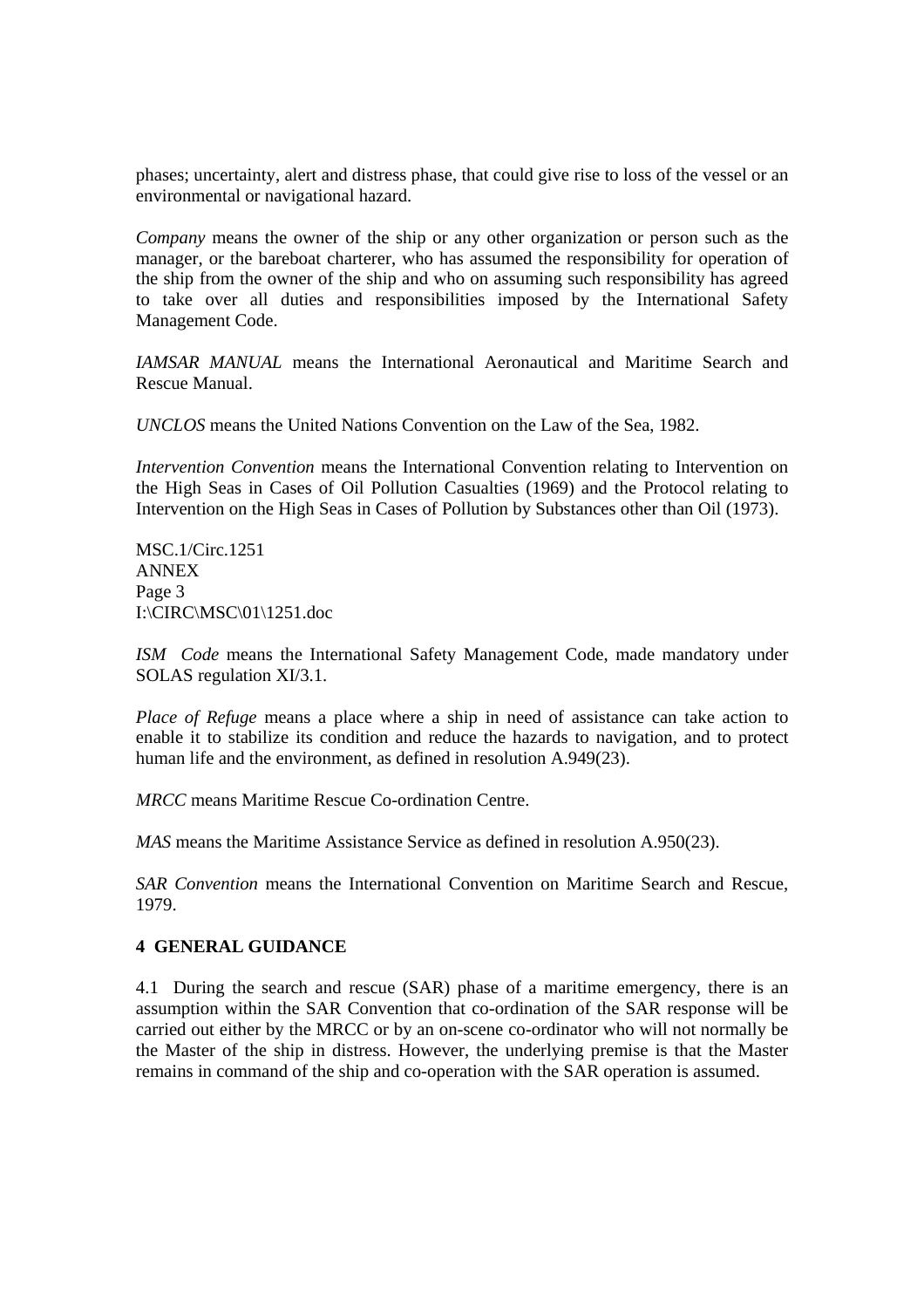4.2 If, once the SAR phase of an emergency is over, or a ship does not require any action from SAR services but is still in need of assistance, the role and responsibilities of the various parties are less clear. Any actions at sea on salvage should be conducted in close co-operation with the responsible MRCC or other relevant authority as notified by the MRCC to enable them to assess the situation and if needed declare an appropriate emergency phase.

4.3 The ISM Code, section 5, Master's Responsibility and Authority, states that:

. "The Company should establish in the safety management system that the Master has the overriding authority and the responsibility to make decisions with respect to safety and pollution prevention and to request the Company.s assistance as may be necessary."

4.4 This indicates that the Master has the authority and responsibility to take decisions in an emergency and to speak with the Company as necessary. However, it does not deal with the responsibilities and duties of a coastal State which may have legislation governing the conduct of a maritime emergency in waters under its jurisdiction or which wishes to exercise its powers to intervene to avoid pollution arising from maritime casualties, in particular beyond the territorial sea.

4.5 At no time should the Master be prohibited from taking action which, in the Master's judgment, is required to protect the lives of crew and passengers or others on board.

# **5 GUIDELINES FOR COASTAL STATES**

5.1 Resolution A.950(23) outlines the situations in which the services of the MAS are involved; they are:

MSC.1/Circ.1251 ANNEX Page 4 I:\CIRC\MSC\01\1251.doc

> .1 the ship is involved in an incident (e.g., loss of cargo, accidental discharge of oil, etc.) that does not impair its seakeeping ability but nevertheless has to be reported;

> .2 the ship, according to its Master's assessment, is in need of assistance but not in a distress situation (about to sink, fire developing, etc.) that requires the rescue of those on board; and

> .3 the ship is found to be in a distress situation and those on board have already been rescued, with the possible exception of those who had remained aboard or have been placed on board to attempt to deal with the ship's situation.

These are the situations which these Guidelines seek to address.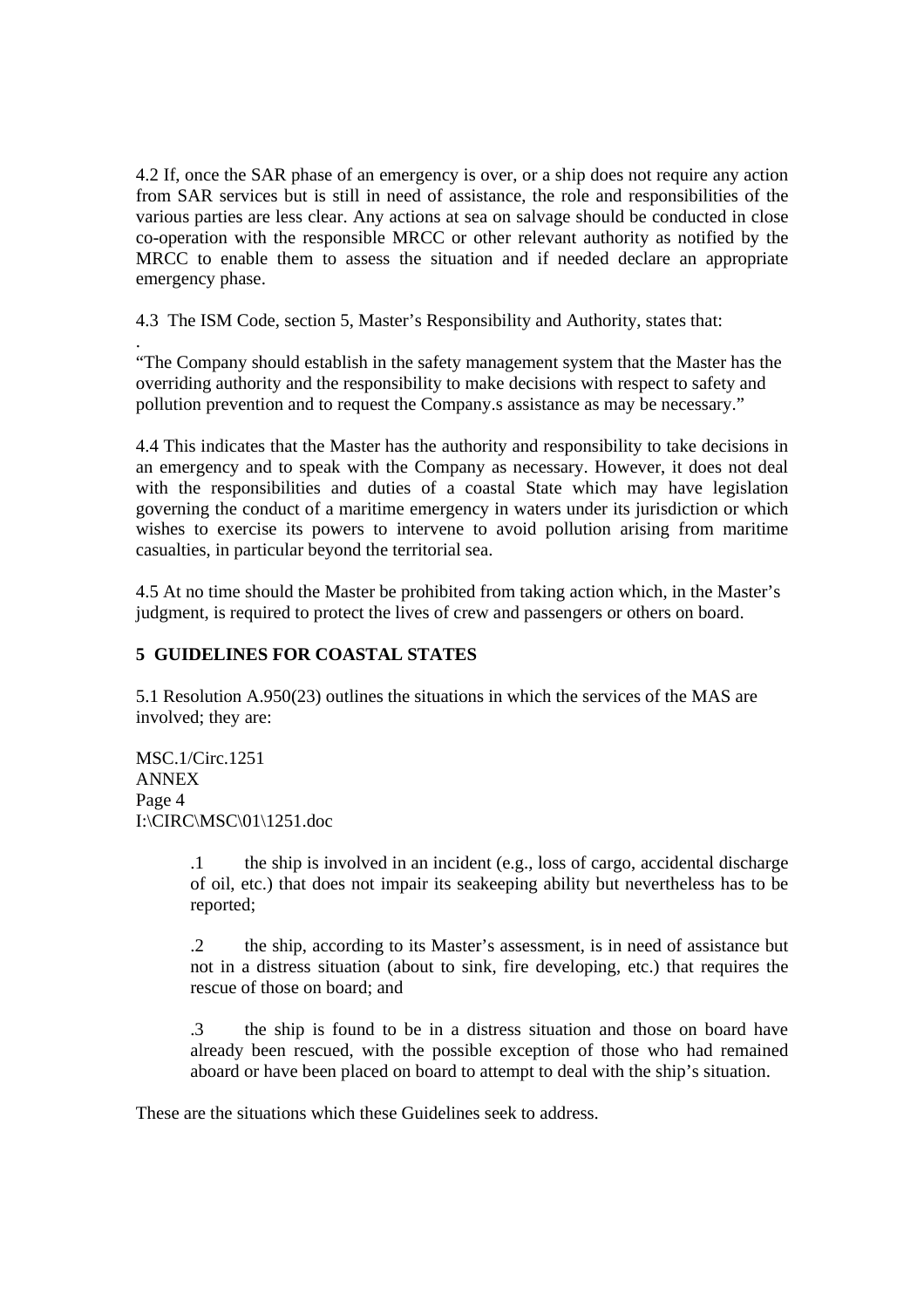5.2 The MAS serves mainly as the point of contact during the resolution of the situation, however, the resolution recommends that national instructions should at least indicate to the organization discharging MAS functions:

.1 the authority or organization to which it transmits the information obtained from a ship; and

.2 the authority or organization from which it receives instructions concerning its action and the particulars to be transmitted to the ship.

5.3 When more than one coastal State is involved, the States concerned should agree between themselves which will co-ordinate the operation and be responsible for transmitting orders and information.

5.4 Some States have legislation which allows them to intervene more actively in the situations outlined in 5.1 when a ship is in waters under their jurisdiction. A State intending to use its powers under such legislation should ensure that:

.1 the chain of command within its shore organization is clear and each level of the chain has procedures setting out what actions it should take and the limits of its powers;

.2 the Master of the ship, the Company and any salvage team are told clearly what the shore command structure is:

.3 the flag State is informed as early as possible in the proceedings and its advice sought;

.4 the Master of the ship, the Company and any salvage team involved are told clearly what degree of responsibility remains with them and what limitations are being placed on their freedom of action;

.5 when an order is issued, it is clear to the recipient who issued the order, to whom it is addressed and under what authority;

MSC.1/Circ.1251 ANNEX Page 5 I:\CIRC\MSC\01\1251.doc

> .6 it is preferable for all orders from ashore to pass through a single focal point to ensure a consistent approach. All messages from the ship should pass through the same focal point;

> .7 the freedom to take necessary action to resolve a situation is not removed from the people on the ship unless deemed to be necessary to resolve the situation; and

> .8 unless time pressures make such communication impossible, the Master is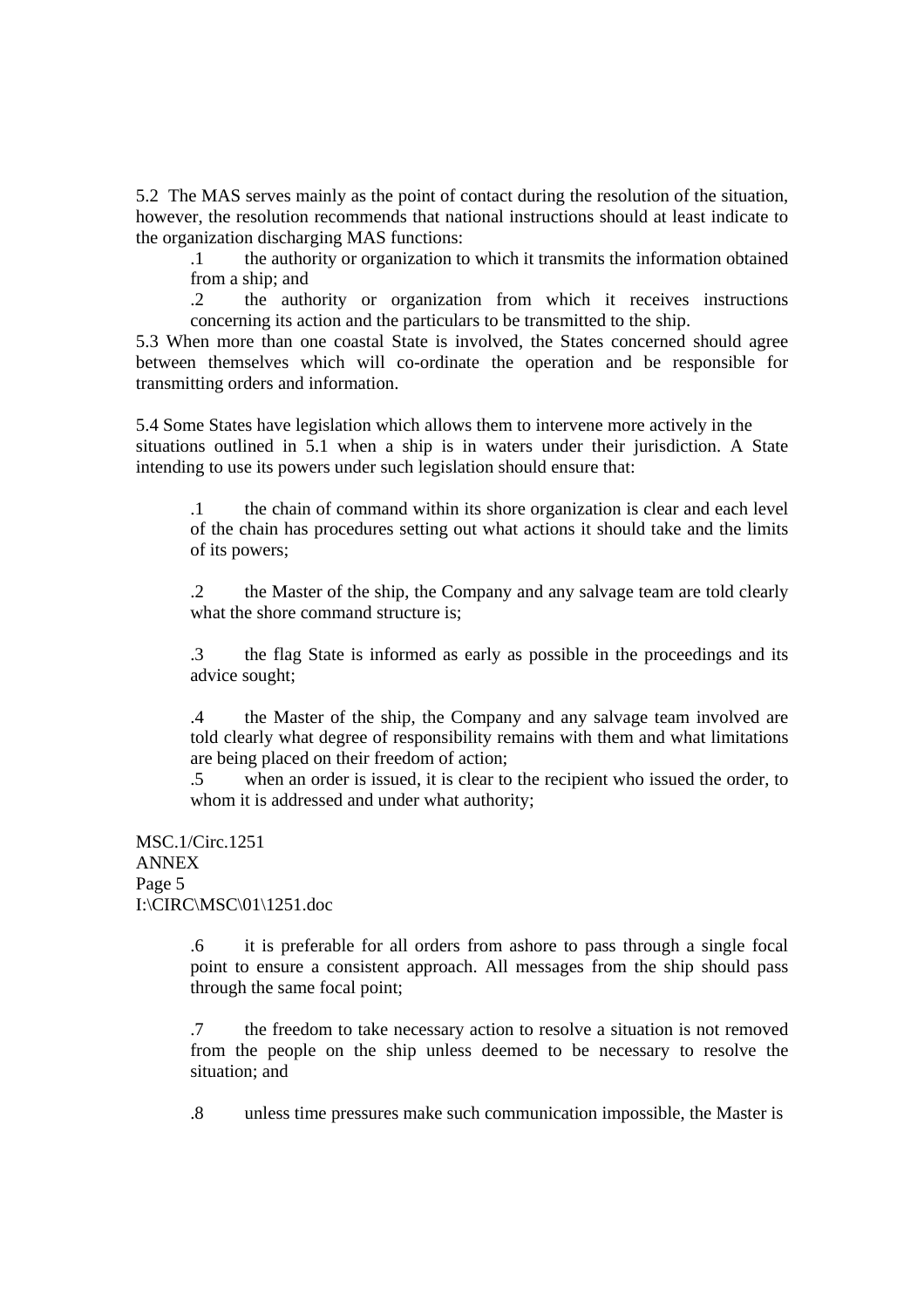allowed to speak with the Company in accordance with the ISM Code provisions.

5.5 Article 221 of UNCLOS recognizes the right of coastal States .pursuant. to international law, both customary and conventional, to take and enforce measures beyond the territorial sea proportionate to the actual or threatened damage to protect their coastline or related interests, including fishing, from pollution or threat of pollution following upon a maritime casualty, which may be reasonably expected to result in major harmful consequences.. The right of States to intervene in the high seas to prevent or reduce pollution damage as a consequence is also regulated by the Intervention Convention. States may take measures beyond their territorial sea in accordance with customary international law of the sea.

5.6 States taking measures in accordance with paragraph 5.5 should indicate that they are doing so in accordance with UNCLOS, and/or the Intervention Convention [or international customary law as applicable through their national legislation. In doing so, States should follow the guidance in paragraph 5.4.

## **6 GUIDELINES FOR MASTERS**

6.1 At the earliest possible stage in an emergency, the Master should inform the appropriate coastal State authorities1, including that of the nearest coastal State, the flag State and the Company, of the nature of the emergency and what assistance is required.

6.2 Unless specifically instructed otherwise the Master has the authority and responsibilities specified in the ISM Code as in paragraph 4.3 above.

6.3 If the Company engages a salvor to attempt to save the ship, a contract will be signed which sets out the respective responsibilities of the parties involved. When a salvage Master has been appointed to supervise the salvaging of a ship, the Master should cooperate with the salvage Master to the maximum extent.

6.4 When a ship requiring assistance is in waters which are under the jurisdiction of a coastal State and that State has laws allowing it to intervene in an emergency and wishes to do so, then the Master should:

- .1 ask for clarification as to who is exercising the coastal States powers;
- .2 if necessary and time permits, speak with Company as in paragraph 4.3;

<sup>1</sup> Refer to MSC/Circ.892 on Alerting of Search and Rescue Authorities.

MSC.1/Circ.1251 ANNEX Page 6 I:\CIRC\MSC\01\1251.doc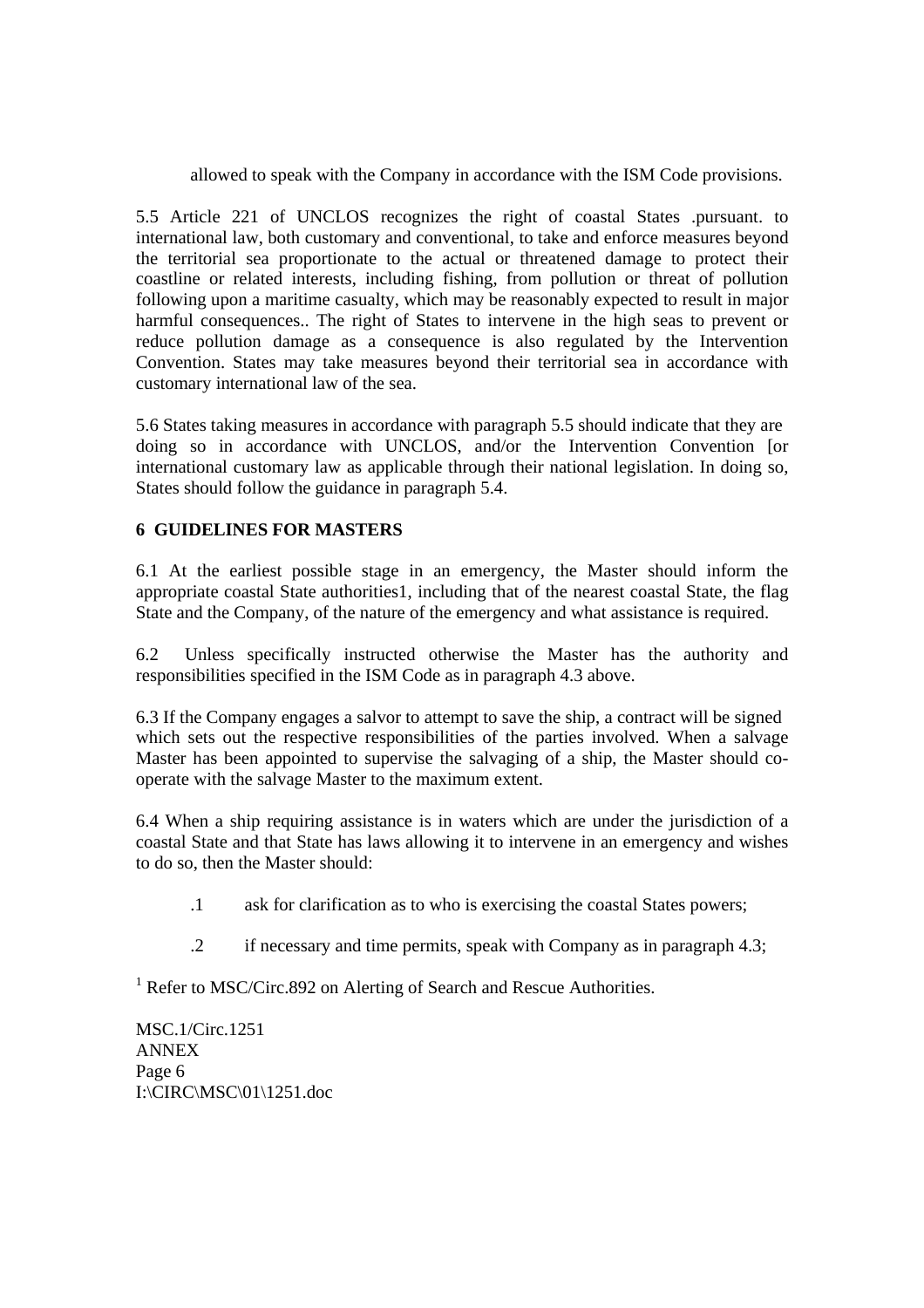.3 seek clarification of the extent to which the Master can still exercise authority in relation to the operation and salvage of the ship;

.4 ask the coastal State for an expert assessment of the condition of the ship if in doubt about the actions being taken; and

.5 if still in doubt or in disagreement with the actions or instructions given by the coastal State, clearly state so.

6.5 If a State is intervening in accordance with paragraphs 5.5 and 5.6 when a ship is on the high seas, the guidance under paragraph 6.4 should be followed.

6.6 It is most important that a ship should keep the most accurate records of events possible. Where a VDR is fitted, the limitations of the period of time covered by its recording should be borne in mind. A separate chronological order of events should also be kept.

## **7 GUIDELINES FOR SALVORS**

7.1 The first requirement of any salvor is to be provided with the most reliable information about the vessel, the nature of the casualty, the situation of the persons, cargo and bunkers on board.

7.2 In particular this information will include:

- .1 vessel plans;
- .2 cargo manifest, including hazardous cargo list;
- .3 stowage plan and nature/position of dangerous goods on board;
- .4 position and quantity of remaining bunkers on board;

.5 general casualty information relating to position, damage and condition of the vessel; and

.6 any emergency towing procedures adopted by the Organization.

7.3 The salvor.s obligations are to use their best endeavours to salve the vessel and its cargo, and whilst engaged in such operations, to avoid or minimize damage to the environment.

7.4 The salvor should communicate and co-ordinate with the Master and the coastal State to the maximum extent possible.